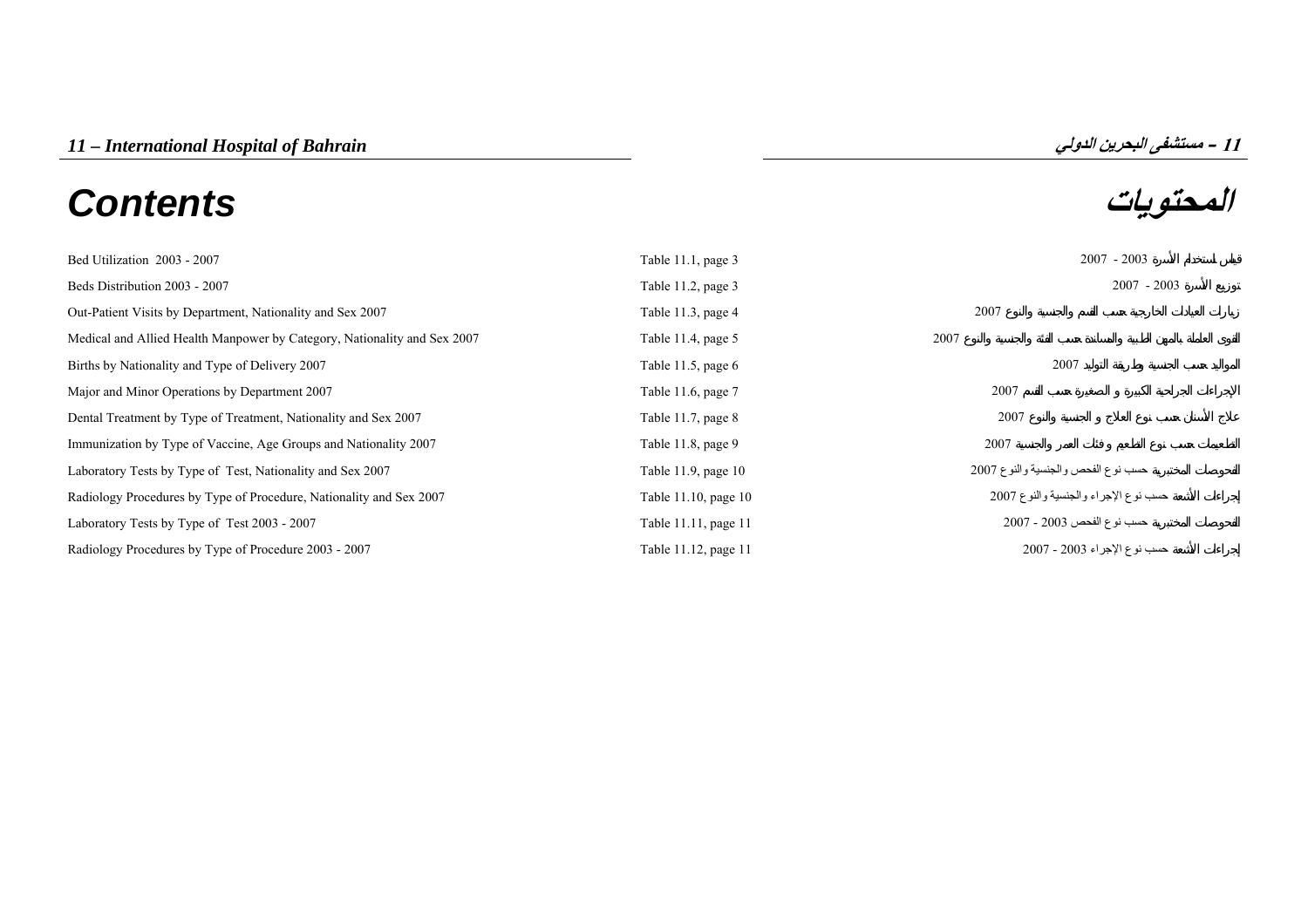| <b>Table 11.1</b>           |
|-----------------------------|
| 2007 - 2003                 |
| Bed Utilization 2003 - 2007 |

<span id="page-1-0"></span>

| <b>Description</b>      | 2007   | 2006   | 2005   | 2004   | 2003   |
|-------------------------|--------|--------|--------|--------|--------|
| <b>Total admissions</b> | 3,924  | 3,589  | 3,606  | 3,570  | 2,378  |
| Total discharges        | 3,919  | 3,582  | 3,596  | 3,448  | 2,367  |
| Number of beds          | 57     | 57     | 57     | 57     | 57     |
| Bed days available      | 20,805 | 20,805 | 20,805 | 20,862 | 20,805 |
| Patient days-overnight  | 1,849  | 6,812  | 7,102  | 7,050  | 5,916  |
| Patients days $<$ 1 day | 7,598  | 1,745  | 1,768  | 1,606  | 958    |
| Total patients days     | 9,447  | 8,557  | 8,870  | 8,656  | 6,874  |
| Bed occupancy rate      | 45.4   | 41.1   | 42.6   | 41.5   | 33.0   |
| Turnover rate           | 68.8   | 62.8   | 63.1   | 60.5   | 41.5   |
| Turnover interval       | 2.9    | 3.4    | 3.3    | 3.5    | 5.9    |
| Average daily admission | 10.8   | 9.8    | 9.9    | 9.8    | 6.5    |
| Average daily discharge | 10.7   | 9.8    | 9.9    | 9.4    | 6.5    |
| Average length of stay  | 2.4    | 2.4    | 2.5    | 2.5    | 2.9    |

# **2007 - 2003 Beds Distribution 2003 - 2007 Table 11.2**

| <b>Service</b>                   | 2007 | 2006 | 2005            | 2004 | 2003 |  |  |
|----------------------------------|------|------|-----------------|------|------|--|--|
| Private Ward (VIP)               | ⌒    | ົ    | 2               |      |      |  |  |
| Intensive care unit              | 4    | 4    | 4               | 4    |      |  |  |
| Medical / Surgical               | 29   | 29   | 29              | 29   | 29   |  |  |
| Obstetrics / Gynecology          | 22   | 22   | 22              | 22   | 22   |  |  |
| <b>Total</b>                     | 57   | 57   | 57              | 57   | 57   |  |  |
| Special Care Baby Unit / Nursery | 12   | 12   | 12 <sub>l</sub> | 8    |      |  |  |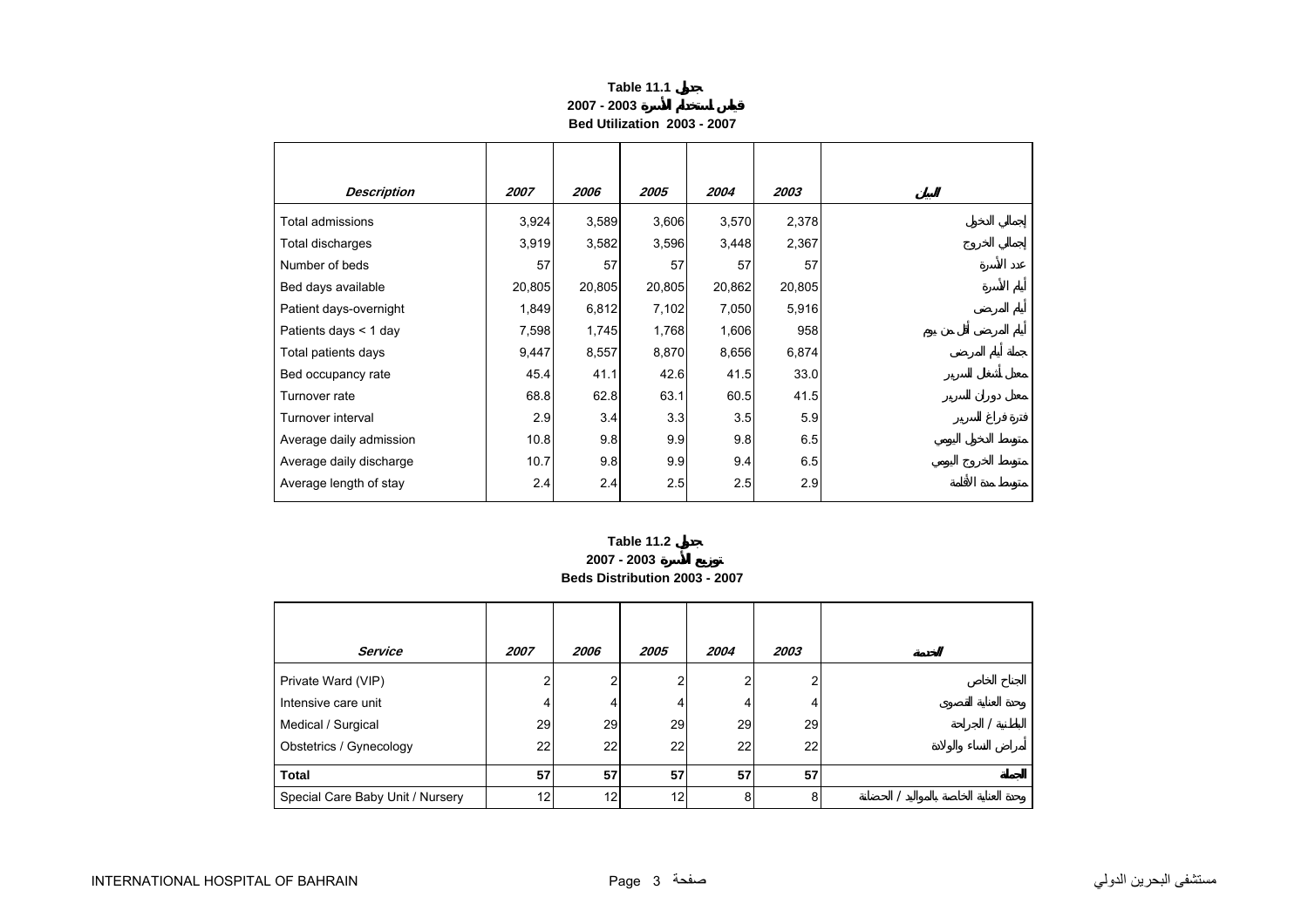**2007**

**Out-Patient Visits by Department, Nationality and Sex 2007** 

<span id="page-2-0"></span>

|                             | <b>Total</b> |        |             | Non-Bahraini |        |                | <b>Bahraini</b> |        |             |  |
|-----------------------------|--------------|--------|-------------|--------------|--------|----------------|-----------------|--------|-------------|--|
|                             |              |        |             |              |        |                |                 |        |             |  |
|                             |              |        |             |              |        |                |                 |        |             |  |
| <b>Department</b>           | <b>Total</b> | Female | <b>Male</b> | <b>Total</b> | Female | <b>Male</b>    | <b>Total</b>    | Female | <b>Male</b> |  |
| A & E Clinic                | 6,645        | 3,349  | 3,296       | 2,172        | 1,051  | 1,121          | 4,473           | 2,298  | 2,175       |  |
| Dental                      | 5,851        | 3,098  | 2,753       | 2,809        | 1,379  | 1,430          | 3,042           | 1,719  | 1,323       |  |
| Medical                     | 3,358        | 1,778  | 1,580       | 1,216        | 521    | 695            | 2,142           | 1,257  | 885         |  |
| Obstetrics & Gynecology     | 6,525        | 6,506  | 19          | 2,303        | 2,296  | 7              | 4,222           | 4,210  | 12          |  |
| Genitourinary               | 2,927        | 582    | 2,345       | 1,165        | 221    | 944            | 1,762           | 361    | 1,401       |  |
| Paediatrics                 | 21,282       | 9,735  | 11,547      | 7,778        | 3,605  | 4,173          | 13,504          | 6,130  | 7,374       |  |
| Surgical                    | 3,330        | 1,525  | 1,805       | 1,138        | 538    | 600            | 2,192           | 987    | 1,205       |  |
| Orthopedics                 | 6,867        | 3,106  | 3,761       | 2,393        | 1,004  | 1,389          | 4,474           | 2,102  | 2,372       |  |
| Ear, Nose & Throat          | 5,512        | 2,710  | 2,802       | 1,909        | 896    | 1,013          | 3,603           | 1,814  | 1,789       |  |
| Dermatology                 | 2,883        | 1,463  | 1,420       | 1,200        | 546    | 654            | 1,683           | 917    | 766         |  |
| Psychiatric                 | 3,031        | 1,766  | 1,265       | 794          | 408    | 386            | 2,237           | 1,358  | 879         |  |
| Ophthalmology               | 4,138        | 2,163  | 1,975       | 1,589        | 759    | 830            | 2,549           | 1,404  | 1,145       |  |
| I.V.F.                      | 221          | 208    | 13          | 88           | 81     | $\overline{7}$ | 133             | 127    | 6           |  |
| Neurology                   | 1,301        | 674    | 627         | 428          | 213    | 215            | 873             | 461    | 412         |  |
| <b>Plastic Surgery</b>      | 582          | 379    | 203         | 295          | 181    | 114            | 287             | 198    | 89          |  |
| Cardiology                  | 2,823        | 1,165  | 1,658       | 1,428        | 434    | 994            | 1,395           | 731    | 664         |  |
| Gastroenterology            | 1,871        | 827    | 1,044       | 793          | 317    | 476            | 1,078           | 510    | 568         |  |
| Geriatrics                  | 1,096        | 698    | 398         | 355          | 205    | 150            | 741             | 493    | 248         |  |
| Neurosurgery                | 989          | 473    | 516         | 310          | 135    | 175            | 679             | 338    | 341         |  |
| Rheumatology                | 2,021        | 1,429  | 592         | 587          | 301    | 286            | 1,434           | 1,128  | 306         |  |
| Respiratory (Pulmonology)   | 1,954        | 1,135  | 819         | 681          | 332    | 349            | 1,273           | 803    | 470         |  |
| Diabetology & Endocrinology | 732          | 339    | 393         | 303          | 124    | 179            | 429             | 215    | 214         |  |
| <b>Total</b>                | 85,939       | 45,108 | 40,831      | 31,734       | 15,547 | 16,187         | 54,205          | 29,561 | 24,644      |  |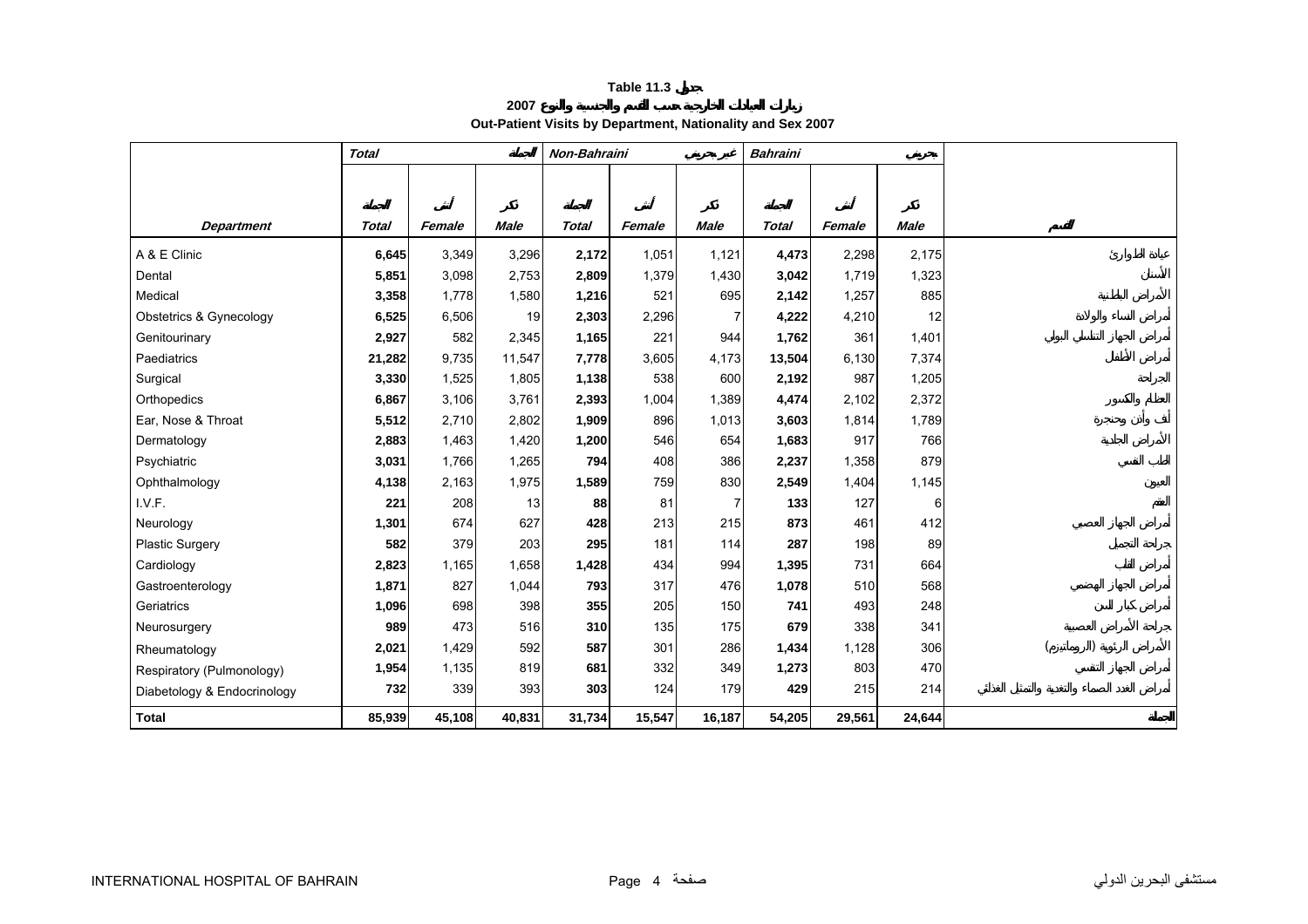# **جدول 11.4 Table القوى العاملة بالمهن الطبية والمساندة حسب الفئة <sup>و</sup> الجنسية <sup>و</sup> النوع <sup>2007</sup> Medical and Allied Health Manpower by Category, Nationality and Sex 2007**

<span id="page-3-0"></span>

|                                                         | <b>Total</b> |        |      | Non-Bahraini |        |      | <b>Bahraini</b> |        |      |
|---------------------------------------------------------|--------------|--------|------|--------------|--------|------|-----------------|--------|------|
|                                                         |              |        |      |              |        |      |                 |        |      |
|                                                         |              |        |      |              |        |      |                 |        |      |
| Category                                                | <b>Total</b> | Female | Male | <b>Total</b> | Female | Male | <b>Total</b>    | Female | Male |
| Physicians                                              | 58           | 11     | 47   | 57           | 10     | 47   |                 |        |      |
| Dentists                                                |              |        |      |              |        |      |                 |        |      |
| Pharmacists & Technicians                               |              |        | 6    |              |        | 61   |                 |        |      |
| Nurses*                                                 | 43           | 42     |      | 42           | 41     |      |                 |        |      |
| Dental Hygienists & Technicians                         |              |        |      |              |        |      |                 |        |      |
| Laboratory Technologists & Technicians                  |              |        |      |              |        |      |                 |        |      |
| Radiographers & Technicians                             |              |        |      |              |        |      |                 |        |      |
| Physiotherapists, Occupational Therapists & Technicians |              |        |      |              |        |      |                 |        |      |
| Electro Cardiogram technician                           |              |        |      |              |        |      |                 |        |      |
| <b>Optical Technician</b>                               |              |        |      |              |        |      |                 |        |      |

*\* Nurses excluding practical nurses and other grades below staff nurse .* . : *\**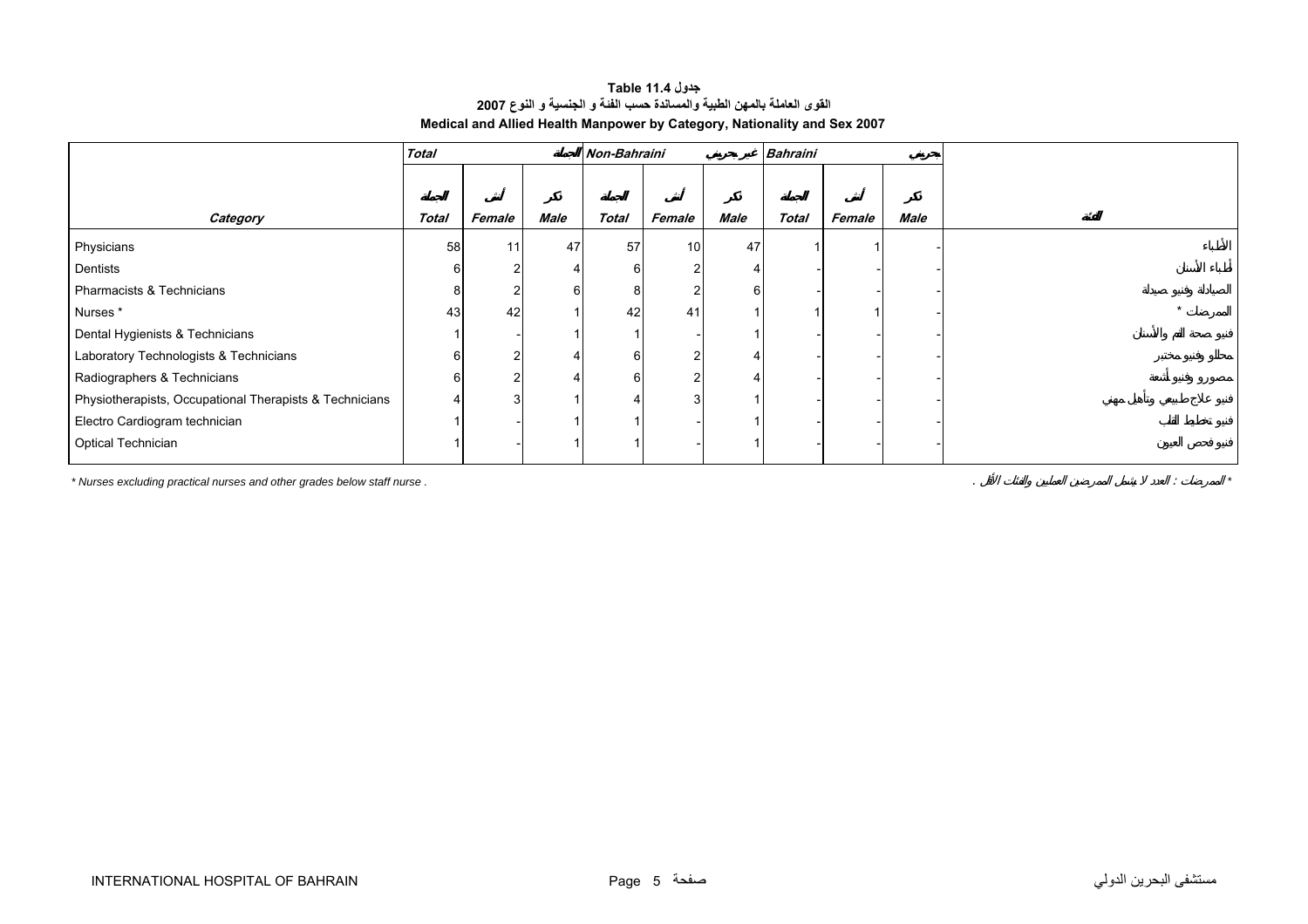**2007**

**Births by Nationality and Type of Delivery 2007** 

<span id="page-4-0"></span>

|                           |               |               |                   | <b>Live Births</b>   |                         |                      |               |  |
|---------------------------|---------------|---------------|-------------------|----------------------|-------------------------|----------------------|---------------|--|
| <b>Births</b>             |               |               |                   | Premature            |                         | <b>Full Term</b>     |               |  |
|                           |               |               |                   |                      |                         |                      |               |  |
| Nationality / type        | <b>Total</b>  | <b>Still</b>  | <b>Total Live</b> | Congenital           | <b>Normal</b>           | Congenital           | <b>Normal</b> |  |
| of delivery               | <b>Births</b> | <b>Births</b> | <b>Births</b>     | <b>Abnormalities</b> |                         | <b>Abnormalities</b> |               |  |
| <b>Bahraini</b>           |               |               |                   |                      |                         |                      |               |  |
| Normal Delivery           |               |               |                   |                      |                         |                      |               |  |
| Vertex                    | 103           |               | 103               |                      | $\overline{\mathbf{c}}$ | 5                    | 95            |  |
| <b>Breech</b>             |               |               |                   |                      |                         |                      |               |  |
|                           |               |               |                   |                      |                         |                      |               |  |
| <b>Assisted Delivery</b>  |               |               |                   |                      |                         |                      |               |  |
| Vacuum                    |               |               |                   |                      |                         |                      |               |  |
| Forceps                   |               |               |                   |                      |                         |                      |               |  |
| Caesarian section         | 74            |               | 74                |                      | 7                       | 5                    | 62            |  |
| <b>Total Bahraini</b>     | 177           |               | 177               | 1                    | 9                       | 10                   | 157           |  |
| Non-Bahraini              |               |               |                   |                      |                         |                      |               |  |
| Normal Delivery           |               |               |                   |                      |                         |                      |               |  |
| Vertex                    | 21            |               | 21                |                      |                         | $\overline{2}$       | 19            |  |
| <b>Breech</b>             |               |               |                   |                      |                         |                      |               |  |
|                           |               |               |                   |                      |                         |                      |               |  |
| <b>Assisted Delivery</b>  |               |               |                   |                      |                         |                      |               |  |
| Vacuum                    |               |               |                   |                      |                         |                      |               |  |
| Forceps                   |               |               | 1                 |                      |                         |                      |               |  |
| Caesarian section         | 36            |               | 36                |                      | $\overline{2}$          | $\overline{2}$       | 32            |  |
| <b>Total Non-Bahraini</b> | 58            |               | 58                |                      | $\mathbf{2}$            | 5                    | 51            |  |
| <b>Grand Total</b>        | 235           |               | 235               | 1                    | 11                      | 15                   | 208           |  |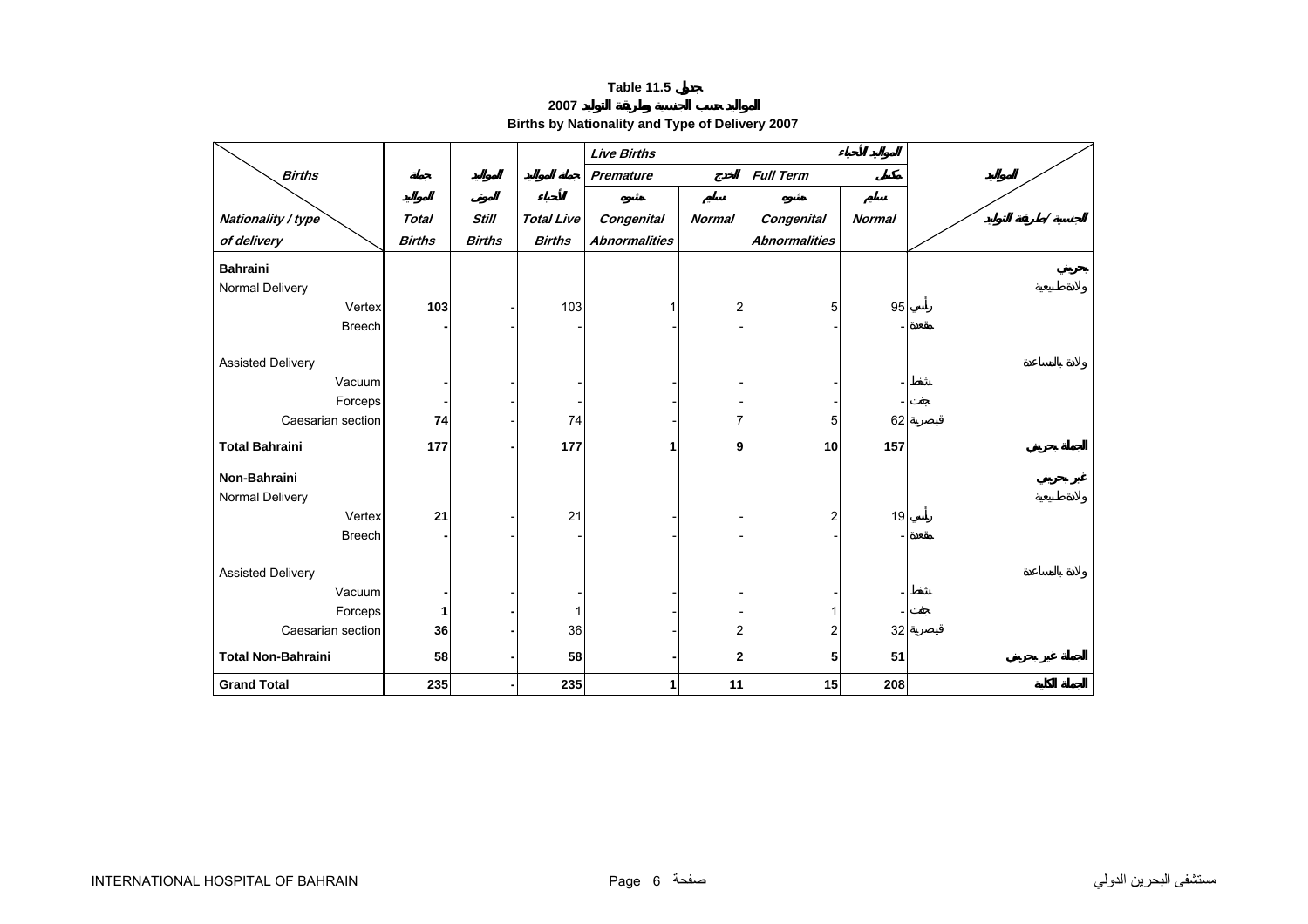## **2007**

# **Major and Minor Operations by Department 2007**

<span id="page-5-0"></span>

|                        | Procedure Type |              |       |
|------------------------|----------------|--------------|-------|
|                        |                |              |       |
|                        |                |              |       |
| <b>Department</b>      | <b>Total</b>   | <b>Minor</b> | Major |
| General Surgery        | 389            | 320          | 69    |
| Orthopedics & Fracture | 126            | 64           | 62    |
| Urology                | 203            | 180          | 23    |
| Plastic Surgery        | 74             | 46           | 28    |
| Paediatrics            | 4              | 4            |       |
| Ear, Nose & Throat     | 175            | 23           | 152   |
| Opthalmology           | 105            | 43           | 62    |
| Gynecology             | 90             | 89           |       |
| Obstetrics             | 139            | 21           | 118   |
| Dental                 | 24             | 7            | 17    |
| Endoscopies            | 205            | 194          | 11    |
| <b>Total</b>           | 1,534          | 991          | 543   |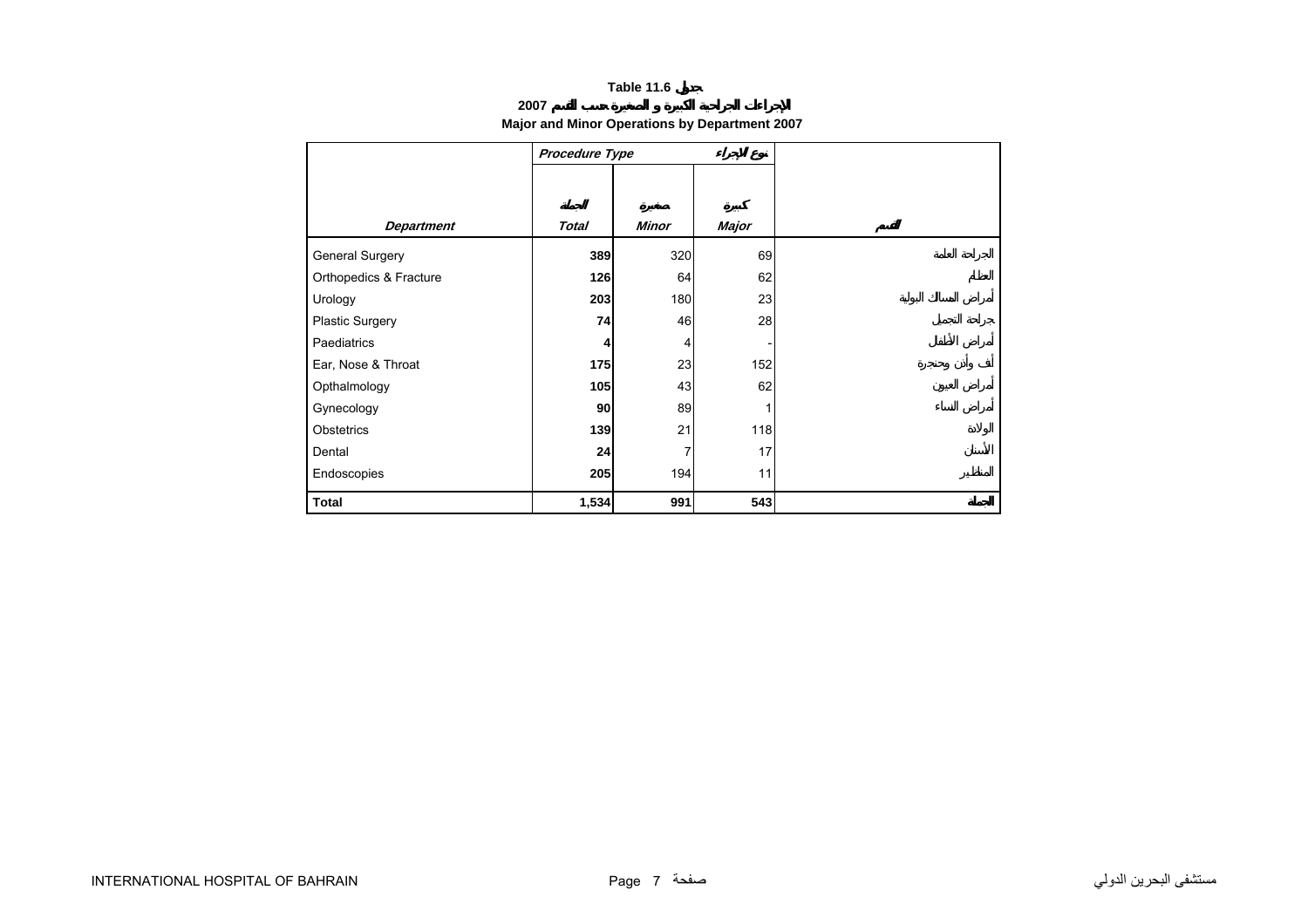**2007**

# **Dental Treatment by Type of Treatment, Nationality and Sex 2007**

<span id="page-6-0"></span>

|                          | <b>Total</b> |        |             | Non-Bahraini |        |                 | <b>Bahraini</b> |        |       |  |
|--------------------------|--------------|--------|-------------|--------------|--------|-----------------|-----------------|--------|-------|--|
|                          |              |        |             |              |        |                 |                 |        |       |  |
|                          |              |        |             |              |        |                 |                 |        |       |  |
| <b>Type of Treatment</b> | Total        | Female | <b>Male</b> | <b>Total</b> | Female | Male            | <b>Total</b>    | Female | Male  |  |
| General treatment        | 1,911        | 1,021  | 890         | 913          | 437    | 476             | 998             | 584    | 414   |  |
| Gum treatment            | 239          | 101    | 138         | 100          | 41     | 59              | 139             | 60     | 79    |  |
| Nerve                    | 294          | 166    | 128         | 146          | 78     | 68              | 148             | 88     | 60    |  |
| Surgical treatment       | 81           | 41     | 40          | 44           | 21     | 23              | 37              | 20     | 17    |  |
| Filling                  | 1,390        | 719    | 671         | 706          | 343    | 363             | 684             | 376    | 308   |  |
| Extraction               | 240          | 110    | 130         | 125          | 53     | 72              | 115             | 57     | 58    |  |
| Denture                  | 58           | 27     | 31          | 31           | 12     | 19 <sup>l</sup> | 27              | 15     | 12    |  |
| Orthodontics             | 879          | 478    | 401         | 368          | 209    | 159             | 511             | 269    | 242   |  |
| <b>Total</b>             | 5,092        | 2,663  | 2,429       | 2,433        | 1,194  | 1,239           | 2,659           | 1,469  | 1,190 |  |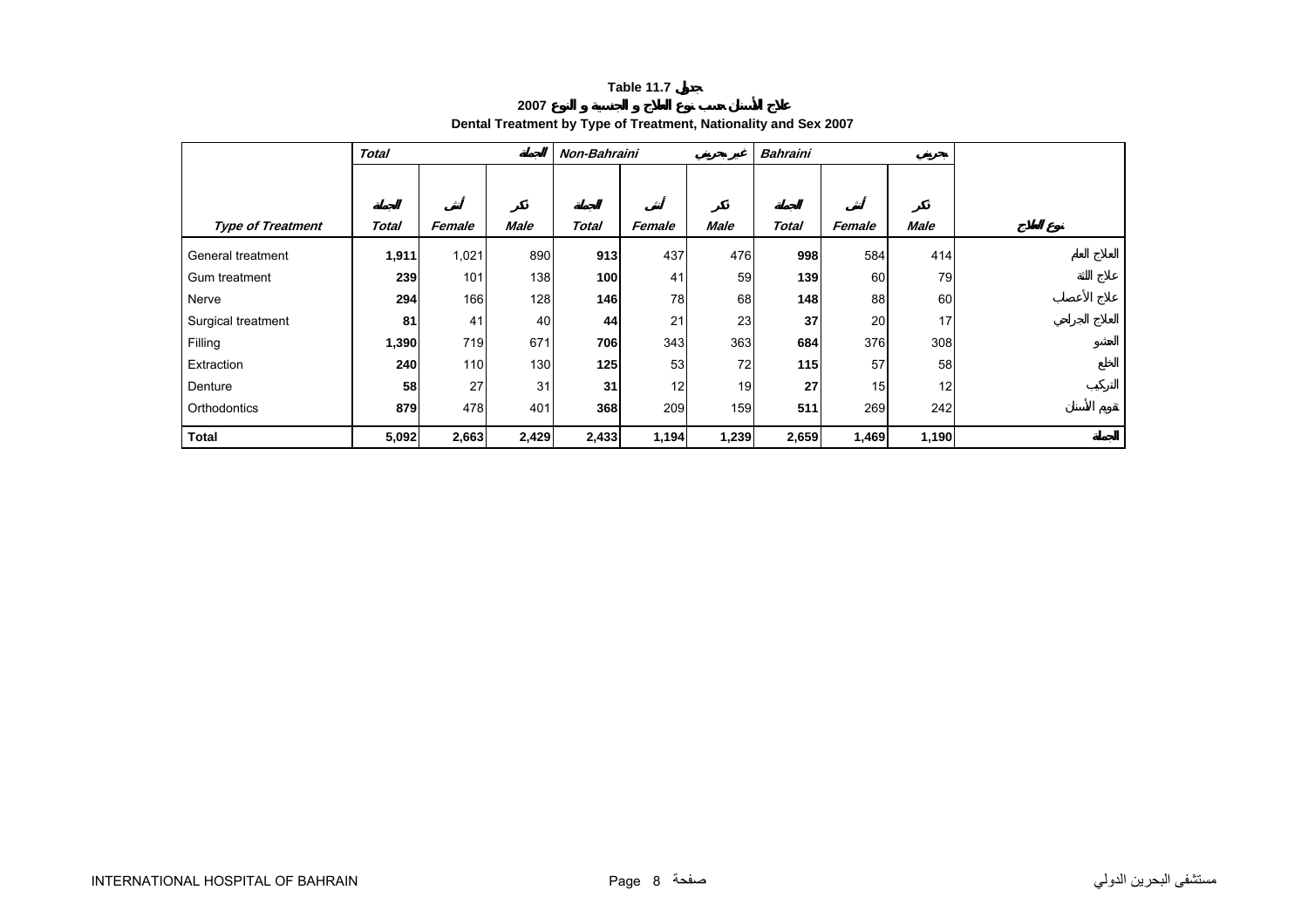**2007**

|  | Immunization by Type of Vaccine, Age Groups and Nationality 2007 |
|--|------------------------------------------------------------------|
|  |                                                                  |

<span id="page-7-0"></span>

|              | <b>Total</b>            |                 |              | $2 - 5$ years   |                 |           | $1 - 2$ years   |                 |              | Below 1 year    |                 |                            |                 |     |  |
|--------------|-------------------------|-----------------|--------------|-----------------|-----------------|-----------|-----------------|-----------------|--------------|-----------------|-----------------|----------------------------|-----------------|-----|--|
|              |                         |                 |              |                 |                 |           |                 |                 |              |                 |                 |                            |                 |     |  |
|              |                         |                 |              | Non-            |                 |           | Non-            |                 |              | Non-            |                 |                            | Type of vaccine |     |  |
| <b>Total</b> | Non-<br><b>Bahraini</b> | <b>Bahraini</b> | <b>Total</b> | <b>Bahraini</b> | <b>Bahraini</b> | Total     | <b>Bahraini</b> | <b>Bahraini</b> | <b>Total</b> | <b>Bahraini</b> | <b>Bahraini</b> |                            |                 |     |  |
|              |                         |                 |              |                 |                 |           |                 |                 |              |                 |                 | <b>Hepatitis B/DPT/HIB</b> |                 | 1() |  |
|              |                         |                 |              |                 |                 |           |                 |                 |              |                 |                 |                            | ( )             |     |  |
| 202          | 63                      | 139             | <b>NA</b>    | <b>NA</b>       | <b>NA</b>       | <b>NA</b> | <b>NA</b>       | <b>NA</b>       | 202          | 63              | 139             | Dose 1                     |                 |     |  |
| 201          | 66                      | 135             | <b>NA</b>    | <b>NA</b>       | <b>NA</b>       | <b>NA</b> | <b>NA</b>       | <b>NA</b>       | 201          | 66              | 135             | Dose 2                     |                 |     |  |
| 202          | 66                      | 136             | <b>NA</b>    | <b>NA</b>       | <b>NA</b>       | <b>NA</b> | <b>NA</b>       | <b>NA</b>       | 202          | 66              | 136             | Dose 3                     |                 |     |  |
| 177          | 55                      | 122             | <b>NA</b>    | <b>NA</b>       | <b>NA</b>       | 177       | 55              | 122             | <b>NA</b>    | <b>NA</b>       | <b>NA</b>       | Booster 1 dose             |                 |     |  |
| 43           | 26                      | 17              | 43           | 26              | 17              | <b>NA</b> | <b>NA</b>       | <b>NA</b>       | <b>NA</b>    | <b>NA</b>       | <b>NA</b>       | Booster 2 dose             |                 |     |  |
|              |                         |                 |              |                 |                 |           |                 |                 |              |                 |                 | <b>Poliomyelitis</b>       |                 |     |  |
| 197          | 61                      | 136             | <b>NA</b>    | <b>NA</b>       | <b>NA</b>       | <b>NA</b> | <b>NA</b>       | <b>NA</b>       | 197          | 61              | 136             | Dose 1                     |                 |     |  |
| 104          | 70                      | 34              | <b>NA</b>    | <b>NA</b>       | <b>NA</b>       | <b>NA</b> | <b>NA</b>       | <b>NA</b>       | 104          | 70              | 34              | Dose 2                     |                 |     |  |
| 203          | 63                      | 140             | <b>NA</b>    | <b>NA</b>       | <b>NA</b>       | <b>NA</b> | <b>NA</b>       | <b>NA</b>       | 203          | 63              | 140             | Dose 3                     |                 |     |  |
| 187          | 60                      | 127             | <b>NA</b>    | <b>NA</b>       | <b>NA</b>       | 187       | 60              | 127             | <b>NA</b>    | <b>NA</b>       | <b>NA</b>       | Booster 1 dose             |                 |     |  |
| 81           | 35                      | 46              | 81           | 35              | 46              | <b>NA</b> | <b>NA</b>       | <b>NA</b>       | <b>NA</b>    | <b>NA</b>       | <b>NA</b>       | Booster 2 dose             |                 |     |  |
|              |                         |                 |              |                 |                 |           |                 |                 |              |                 |                 | Mumps, Measles, Rubella    |                 |     |  |
| 203          | 62                      | 141             | 203          | <b>NA</b>       | <b>NA</b>       | 203       | 62              | 141             | <b>NA</b>    | <b>NA</b>       | <b>NA</b>       | Dose 1                     |                 |     |  |
| 119          | 46                      | 73              | 119          | 46              | 73              | <b>NA</b> | <b>NA</b>       | <b>NA</b>       | <b>NA</b>    | <b>NA</b>       | <b>NA</b>       | Dose 2                     |                 |     |  |
|              |                         |                 |              |                 |                 |           |                 |                 |              |                 |                 |                            |                 |     |  |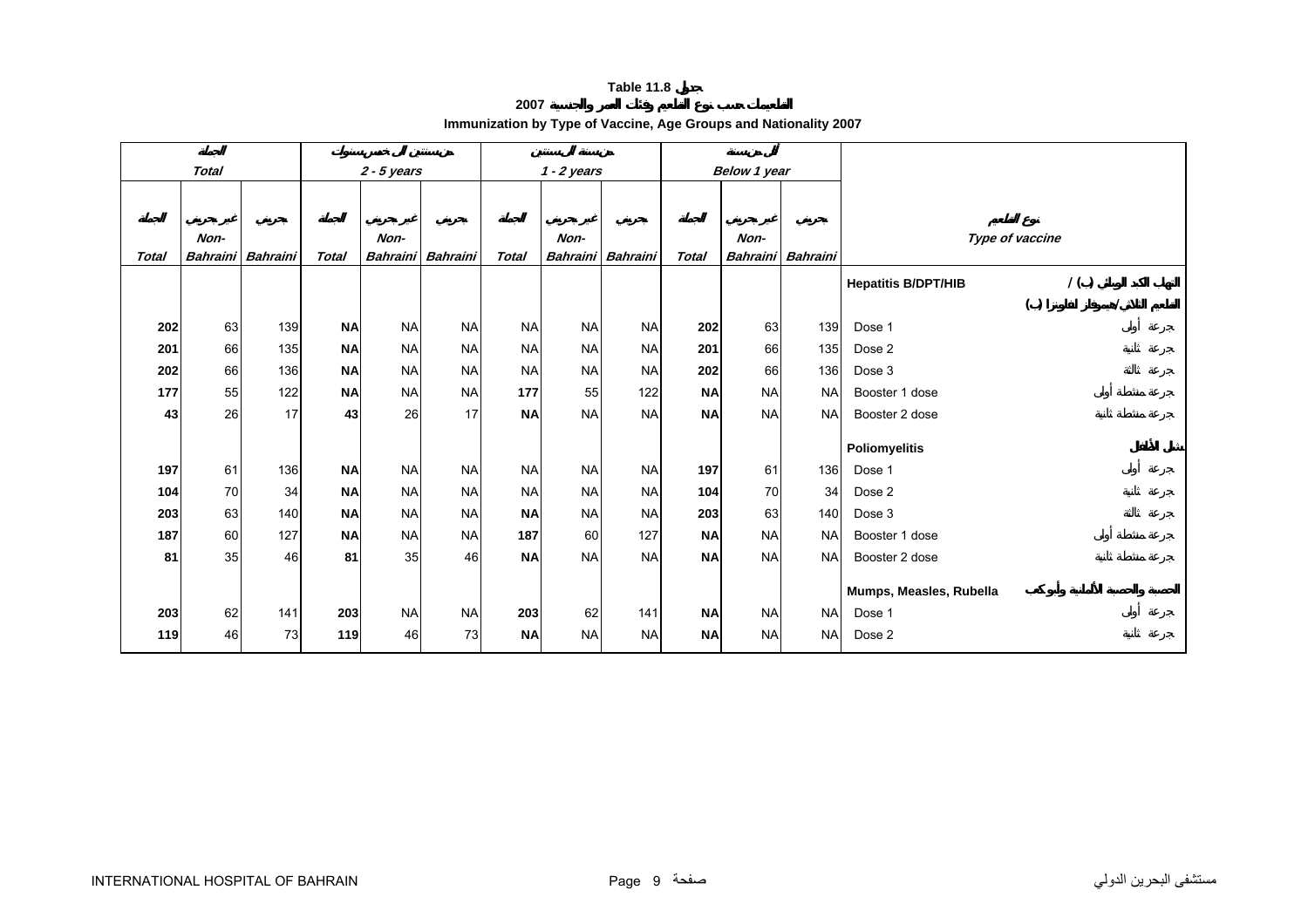### **Table 11.9 والجنسية والنوع <sup>2007</sup>**

# **Laboratory Tests by Type of Test, Nationality and Sex 2007**

<span id="page-8-0"></span>

|                                         | <b>Total</b> |        |        |        | Non-Bahraini<br><b>Bahraini</b> |        |        |        |        |
|-----------------------------------------|--------------|--------|--------|--------|---------------------------------|--------|--------|--------|--------|
|                                         |              |        |        |        |                                 |        |        |        |        |
|                                         |              |        |        |        |                                 |        |        |        |        |
| <b>Type of Test</b>                     | Total        | Female | Male   | Total  | Female                          | Male   | Total  | Female | Male   |
| Clinical chemistry of blood             | 24,549       | 11,086 | 13,463 | 9,604  | 3,886                           | 5,718  | 14,945 | 7,200  | 7,745  |
| Clinical chemistry of other body fluids | 5,197        | 2,583  | 2,614  | 2,148  | 907                             | 1,241  | 3,049  | 1,676  | 1,373  |
| Chemical function tests                 | 4,553        | 1,301  | 3,252  | 1,579  | 262                             | 1,317  | 2,974  | 1,039  | 1,935  |
| Endocrine function tests & enzymes      | 10,999       | 6,816  | 4,183  | 4,287  | 2,167                           | 2,120  | 6,712  | 4,649  | 2,063  |
| Microbiology                            | 7,470        | 4,021  | 3,449  | 2,954  | 1,528                           | 1,426  | 4,516  | 2,493  | 2,023  |
| Serology & immunology                   | 8,515        | 4,725  | 3,790  | 3,199  | 1,611                           | 1,588  | 5,316  | 3,114  | 2,202  |
| Mycology & parasitology                 | 2,646        | 1,174  | 1,472  | 982    | 397                             | 585    | 1,664  | 777    | 887    |
| Haematology                             | 19,199       | 10,258 | 8,941  | 6,654  | 3,250                           | 3,404  | 12,545 | 7,008  | 5,537  |
| General pathology                       | 1,651        | 1,157  | 494    | 715    | 508                             | 207    | 936    | 649    | 287    |
| Other laboratories tests                | 4,643        | 2,191  | 2,452  | 2,014  | 834                             | 1,180  | 2,629  | 1,357  | 1,272  |
| <b>Total</b>                            | 89,422       | 45,312 | 44,110 | 34,136 | 15,350                          | 18,786 | 55,286 | 29,962 | 25,324 |

#### **Table 11.10**

**2007**

**Radiology Procedures by Type of Procedure, Nationality and Sex 2007**

|                                 | <b>Total</b> |        |             | Non-Bahraini |        |             | <b>Bahraini</b> |               |             |  |
|---------------------------------|--------------|--------|-------------|--------------|--------|-------------|-----------------|---------------|-------------|--|
|                                 |              |        |             |              |        |             |                 |               |             |  |
|                                 |              |        |             |              |        |             |                 |               |             |  |
| <b>Type of Procedure</b>        | Total        | Female | <b>Male</b> | Total        | Female | <b>Male</b> | <b>Total</b>    | <b>Female</b> | <b>Male</b> |  |
| Plain & general radiography     | 8,002        | 3,593  | 4,409       | 3,128        | 1,311  | 1,817       | 4,874           | 2,282         | 2,592       |  |
| Radiography with contrast media | 118          | 44     | 74          | 39           | 12     | 27          | 79              | 32            | 47          |  |
| Total                           | 8,120        | 3,637  | 4,483       | 3,167        | 1,323  | 1,844       | 4,953           | 2,314         | 2,639       |  |